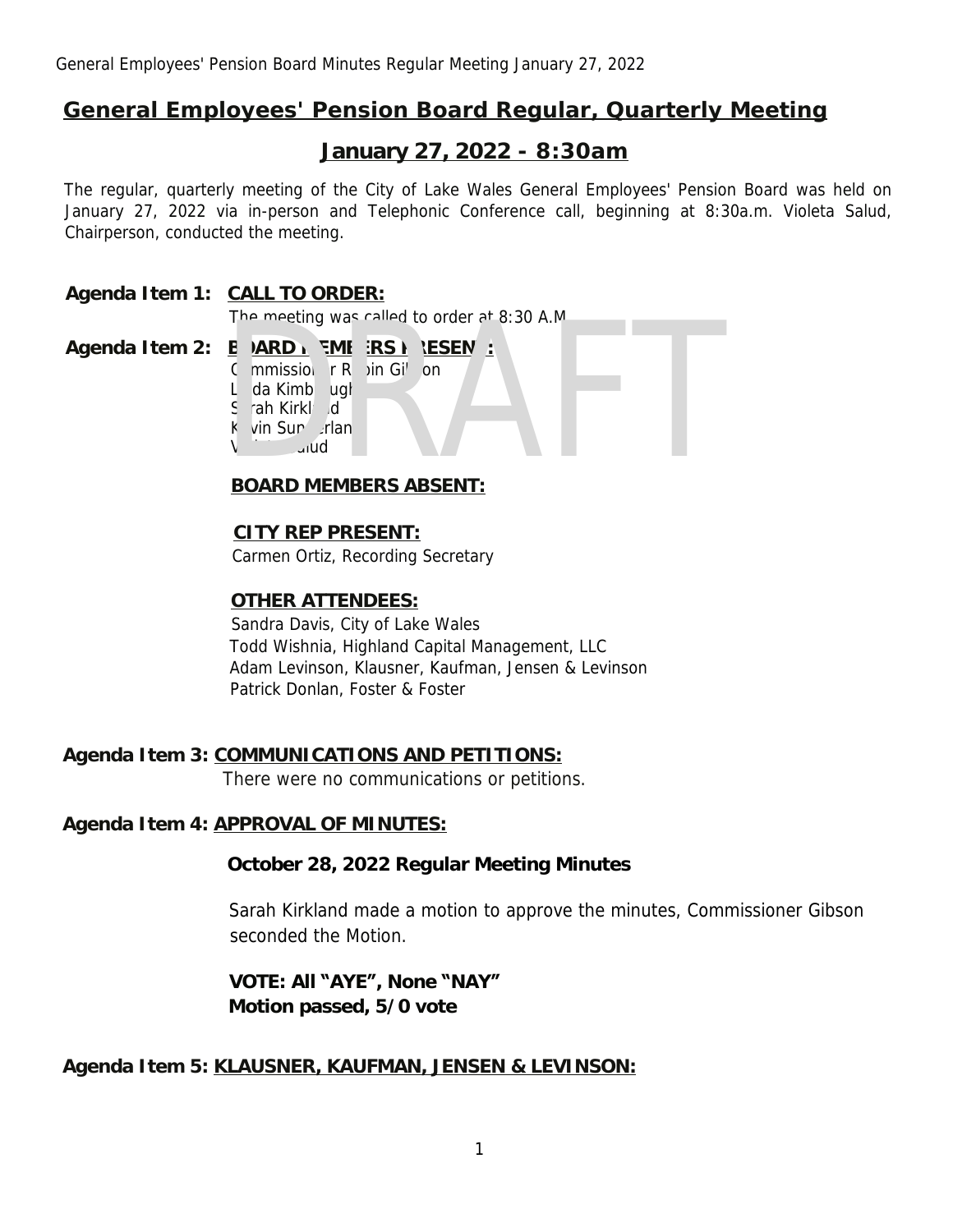# **2021 Special Tax Notice**

Adam Levinson discussed the Special Tax Notice for the Lake Wales General Employees' Pension Plan and Trust insert that he provided. He explained about the rollover Options form which alerts employees who transfer or leave the City of Lake Wales about tax information and other important topics regarding their pension funds.

Adam also talked about Legislative Updates on new requirements and ordinances on Actuaries and Pensions.

# Agenda Item 6: FO: [ER & FOSTER:

# O tober 1, 20 1 Ac uari<sup>2</sup> Valuation Report

Patrick Donlan provided this fiscal years' Actuarial Valuation Report dated October 1, 2021. He stated it was a great year in the investment environment per the information provided on page 6 of the report: The Actuaries and Pensions.<br>
20 **ER & 1 251 R:**<br>
20 **1 At uarizing Valuation Report**<br>
Patrick Donlan provided this fiscal years' Actuarial Valuation<br>
1, 2021. He stated it was a great year in the investment env

| <b>Valuation Date</b><br>Applicable to Fiscal Year Ending            | 10/1/2021<br>9/30/2023 | 10/1/2020<br>9/30/2022 |
|----------------------------------------------------------------------|------------------------|------------------------|
| Minimum Required Contribution<br>% of Projected Annual               | 12.7%                  | 13.7%                  |
| Member Contributions (Est.)<br>% of Projected Annual Payroll         | 5.0%                   | 5.0%                   |
| <b>City Required Contribution 2</b><br>% of Projected Annual Payroll | 7.7%                   | 8.7%                   |

Plan experience was favorable overall on the basis of the plan's actuarial assumptions. Sources of actuarial gain included an average salary increase of 3.99 % which fell short of the 4.78 % assumption and an investment return of 7.84 % (Actuarial Asset Basis) which exceeded the 7.50 % assumption. There were no significant sources of actuarial loss.

Adam Levinson suggested that we should have conversations with investment consultants and managers regarding this report, and we can have them attend at a future meeting. Violeta Salud stated that the Actuarial Report should be approved for now until we get conversations with the investments consultants and managers.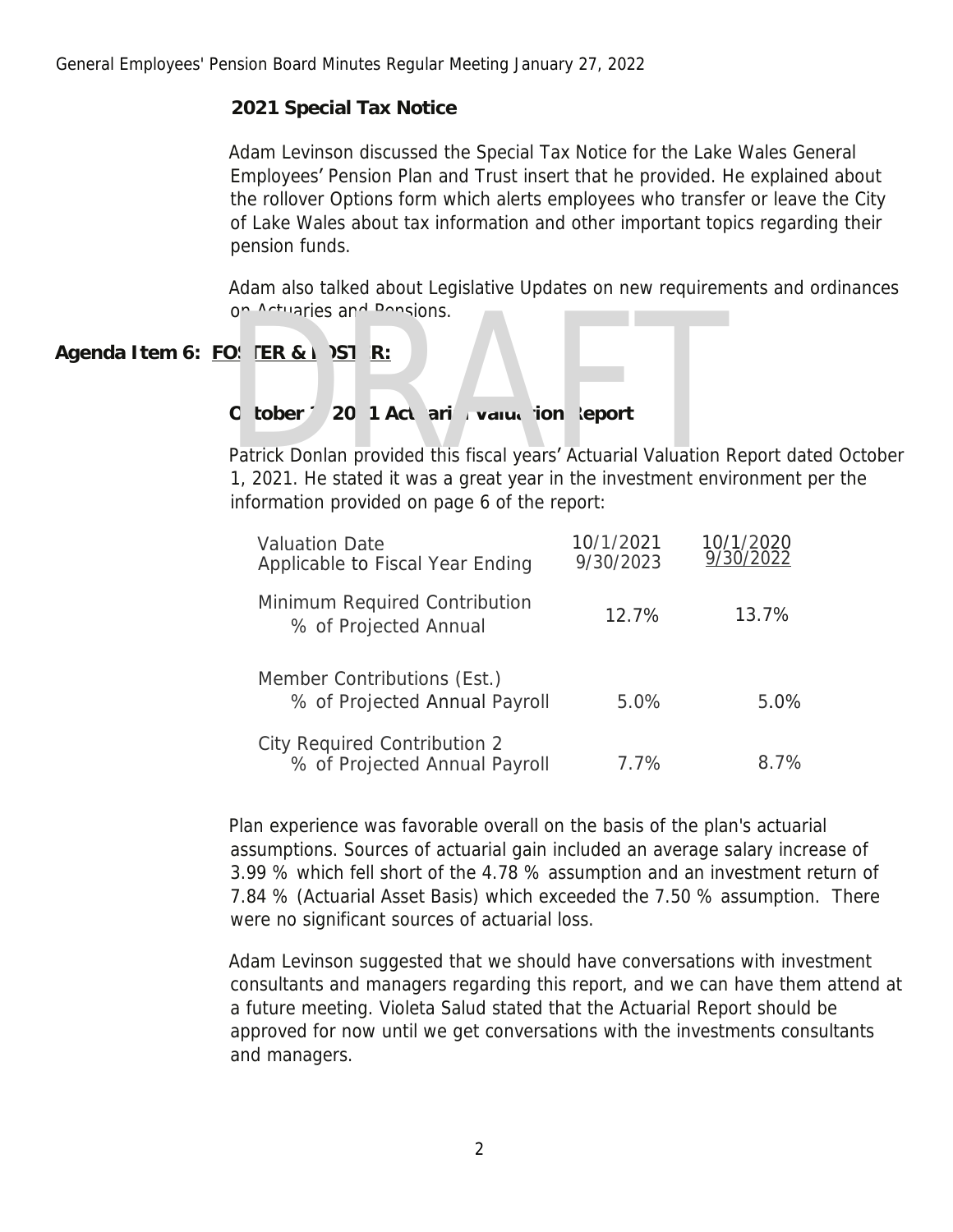Commissioner Gibson made a motion to approve the October 1, 2021 Actuarial Valuation Report, Sarah Kirkland seconded the Motion.

# **VOTE: All "AYE", None "NAY" Motion passed, 5/0 vote**

# **Agenda Item 7: HIGHLAND CAPITAL**

To d Wishnia spoke about the Total Return Summary / Quarter to date and Fiscal Ye r to date Values as jilows

| 11GHLAND CAPLIAL                    |                                        |                                                                          |  |
|-------------------------------------|----------------------------------------|--------------------------------------------------------------------------|--|
| Ye r to date Val es as / Jlows      |                                        | To d Wishn i sp ke about the fot. Return Summary / Quarter to date and F |  |
|                                     | Quarter to late<br>$(1/1/21 - 2/1/21)$ | F cal Year to date<br>$(1/21 - 12/31/21)$                                |  |
| Beginning Market Value \$13,054,625 |                                        | \$11,895,228                                                             |  |
| <b>Ending Market Value</b>          | \$13,7112,711                          | \$13,712,711                                                             |  |
| <b>Difference</b>                   | \$658,085                              | \$1,817,483                                                              |  |
| Contributions                       | \$506,779                              | \$523,705                                                                |  |
| Withdrawals                         | $-$ \$530,000                          | $-$ \$530,000                                                            |  |
| Gain/Loss                           | \$681,307                              | \$1,823,778                                                              |  |
| <b>Cumulative Return</b>            | 5.22%                                  | 15.33%                                                                   |  |
|                                     |                                        |                                                                          |  |

### **Agenda Item 8: RAYMOND JAMES:**

### **Portfolio Performance Report**

Chris Rafool was not present; however, he sent the Portfolio Performance Report for the 4<sup>th</sup> quarter of 2021 period ending December 31, 2021 as shown below:

| <b>Summary of Investment Growth this Quarter:</b> |              |
|---------------------------------------------------|--------------|
| Beginning Market Value                            | \$13,957,199 |
| Contributions                                     | \$169,736    |

| <b>Ending Market Value</b> | \$14,678,465  |
|----------------------------|---------------|
| Net Investment Change      | \$736,923     |
| Net Cash Flow              | \$15,658      |
| <b>Withdrawals</b>         | $-$ \$185,394 |
| Contributions              | \$169,736     |
|                            |               |

**Agenda Item 9: NEW BUSINESS:**

**Approval of Invoices:**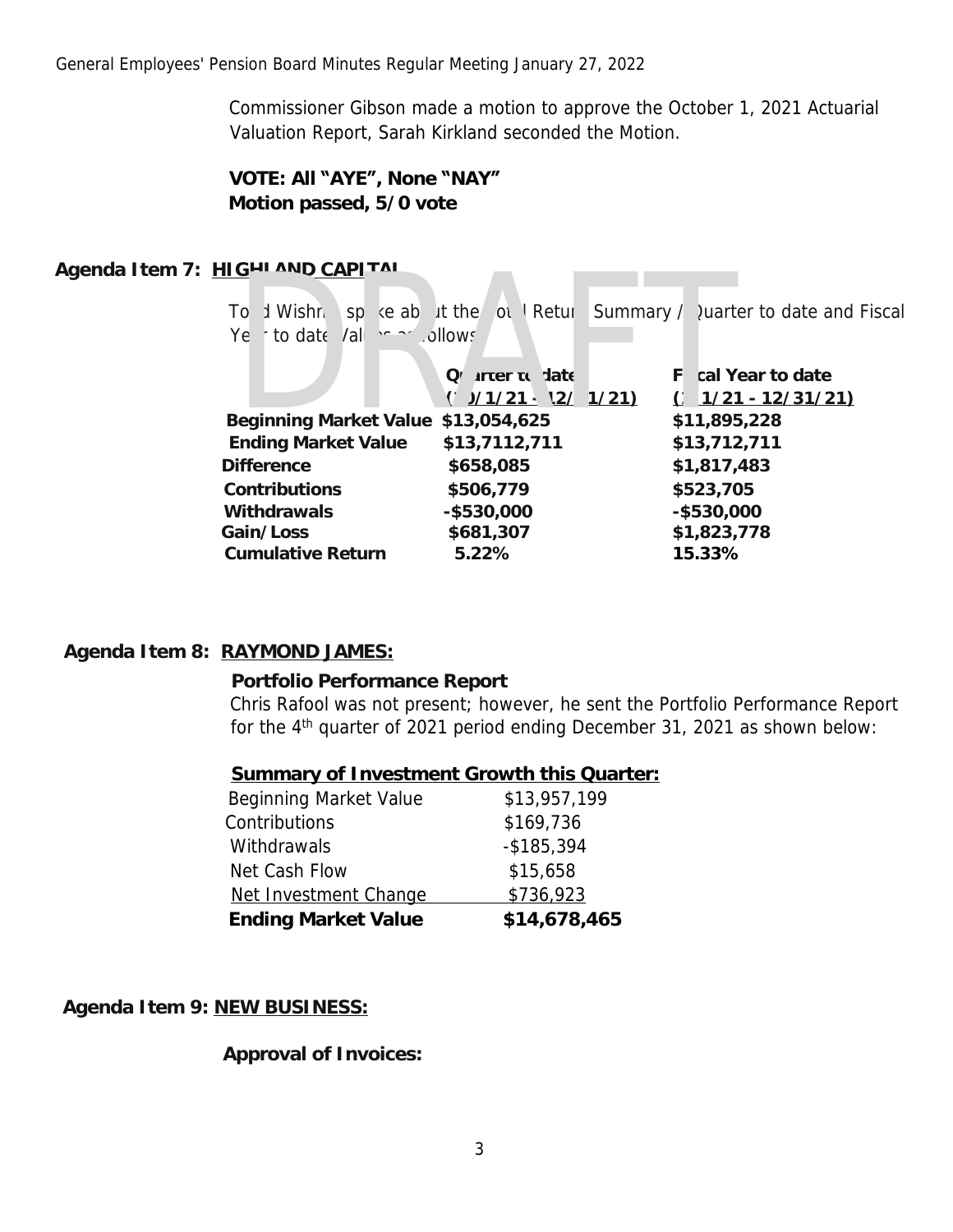General Employees' Pension Board Minutes Regular Meeting January 27, 2022

| Klausner, Kaufman, Jensen & Levinson |                                                                                |
|--------------------------------------|--------------------------------------------------------------------------------|
|                                      | $$665.50$ (# 29892, December 31, 2021)                                         |
| Foster & Foster                      | $$19,575.00 \; (\# 22494, January 20, 2022)$                                   |
| <b>Highland Capital</b>              | Equity \$11,842.28 (# 29615, 4 <sup>th</sup> qtr. 2021)                        |
|                                      | Fixed income \$2,638.50 (# 29614, $4th$ gtr. 2021)                             |
|                                      |                                                                                |
|                                      | Sarah Kirklan, made i mon, i to app i e paying the above invices, Commissioner |
| Gibsc second the Motion.             |                                                                                |
| VOT : All "A' E", Jor. "NAY          |                                                                                |
| Moti n pass d, ! '0 vc e             |                                                                                |
|                                      |                                                                                |
|                                      |                                                                                |
|                                      | Kevin Sunderland had a question regarding a Elorida Public Pension & Trustees  |

Kevin Sunderland had a question regarding a Florida Public Pension & Trustees Association Beginners' Course to introduce Pension Membership to get more familiar with the subject, and he would like to take that one-day course. He stated the registration fee was \$150, and wanted to know the procedure so that he can register. Sandra Davis stated that as long as the Board agreed, we can help Kevin with the fees. Commissioner Gibson stated that he agrees, and that the Pension Administrative Fees would be able to cover the expense. Violeta also agreed, and there were no objections to covering the fees.

**The meeting was adjourned at 9:08 am.**

**Next meeting was scheduled for Thursday, April 28th, 2022 at 8:30 am.**

Violeta B. Salud, Chairperson

\_\_\_\_\_\_\_\_\_\_\_\_\_\_\_\_\_\_\_\_\_\_\_\_\_\_\_\_\_\_\_\_\_